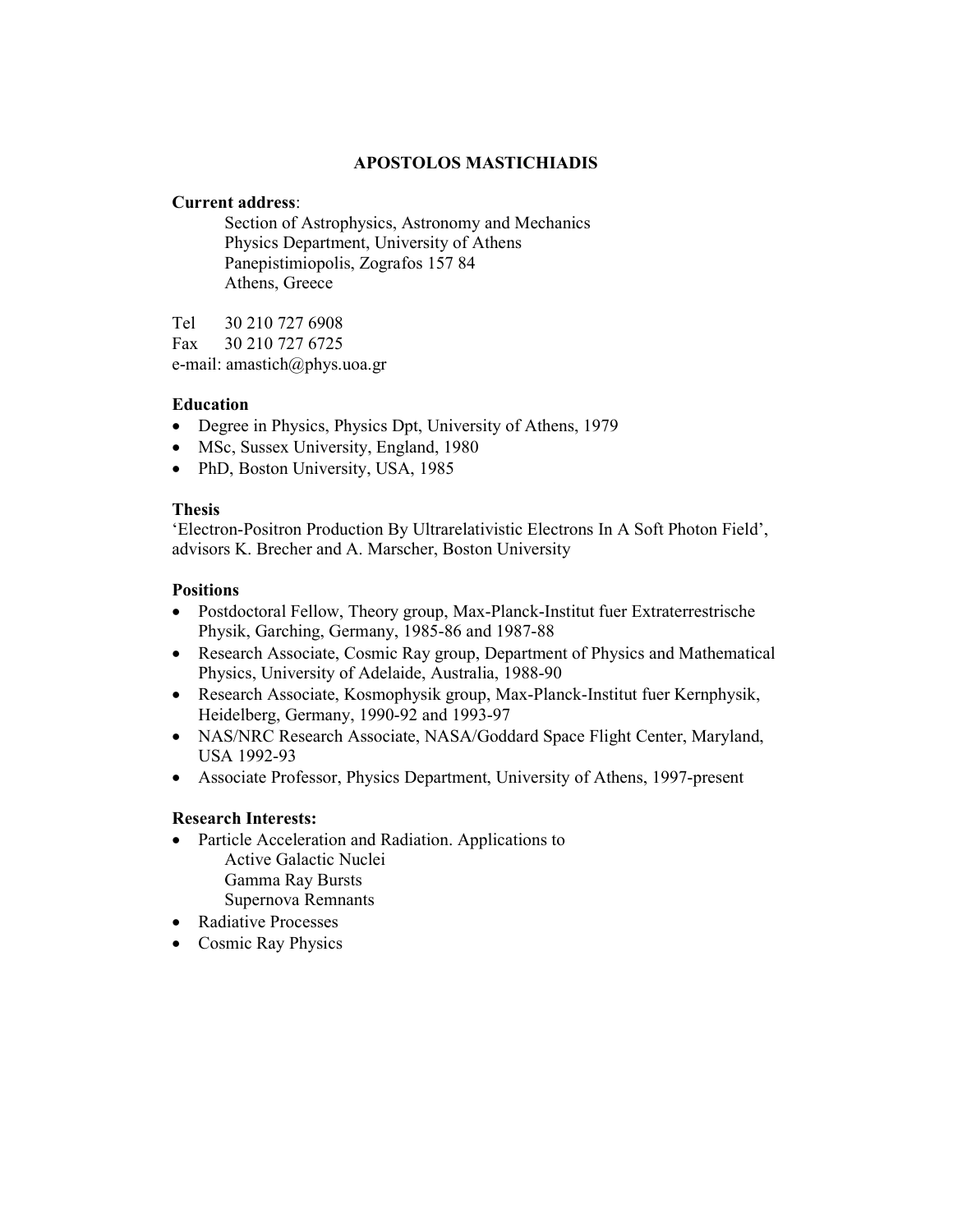#### **PUBLICATIONS IN REFEREED JOURNALS**

1. A. Mastichiadis, A.P. Marscher, and K. Brecher ``Electron-Positron Pair Production by Ultrarelativistic Electrons in a Soft Photon Field", Astrophysical Journal 300, 178 (1986).

2. A. Mastichiadis ``On the Implications of UHE Activity from X-ray Binary Systems", Astronomy and Astrophysics 169, 373 (1986).

3. A. Mastichiadis, K. Brecher, and A.P. Marscher ``Electromagnetic Cascades in the Magnetosphere of a Very Young Pulsar: A Model for the Positron Production near the Galactic Center", Astrophysical Journal 314, 88 (1987).

4. W. Hermsen, K. Bennett, J.B.G.M. Bloemen, R. Buccheri, F.A. Jansen, A.Mastichiadis, H.A. Mayer-Hasselwander, M.E. Οzel, A.M.T. Pollock, A.W. Strong ``High-Energy Gamma-Ray and Hard X-Ray Observations of Cyg X-3", Astronomy and Astrophysics 175, 141 (1987).

5. A. Mastichiadis, H. Ogelman, and J.G. Kirk ``Spectral characteristics of the emerging X-rays from a possible pulsar in Supernova 1987A", Astronomy and Astrophysics 201, L19 (1988).

6. A. Mastichiadis, N. Kylafis, and J. Ventura ``Supernova 1987A: envelope metallicity and the nature of the soft X-ray component", Astronomy and Astrophysics 208, L11 (1988).

7. J.G. Kirk and A. Mastichiadis ``Neutrons from Active Galactic Nuclei", Astronomy and Astrophysics 213, 75 (1989).

8. A. Mastichiadis and R.J. Protheroe ``VHE Gamma-Ray Emission from Active Galactic Nuclei" Monthly Notices of the Royal Astronomical Society 246, 279 (1990).

9. A.K. Harding, A. Mastichiadis, R.J. Protheroe and A. Szabo ``Mixing of Cosmic Rays and Matter in the Envelope of SN1987A: Implications of Gamma-Ray Emission", Astrophysical Journal 378, 163 (1991).

10. A. Mastichiadis, R.J. Protheroe and S.A. Stephens ``Cosmic Ray Positron Producton by Gamma-Ray Interactions on Starlight", Proceedings of the Astronomical Society of Australia 9 (1), 115 (1991).

11. A. Mastichiadis ``Relativistic Electrons in Photon Fields: Effects of Triplet Pair Production on Inverse Compton Gamma-Ray Specta", Monthly Notices of the Royal Astronomical Society 253, 235 (1991).

12. A. Mastichiadis and N.G. Kylafis ``Compton Scattering in a Converging Fluid Flow: Spherical Near-Critical Accretion onto Neutron Stars", Astrophysical Journal 386, 136 (1992).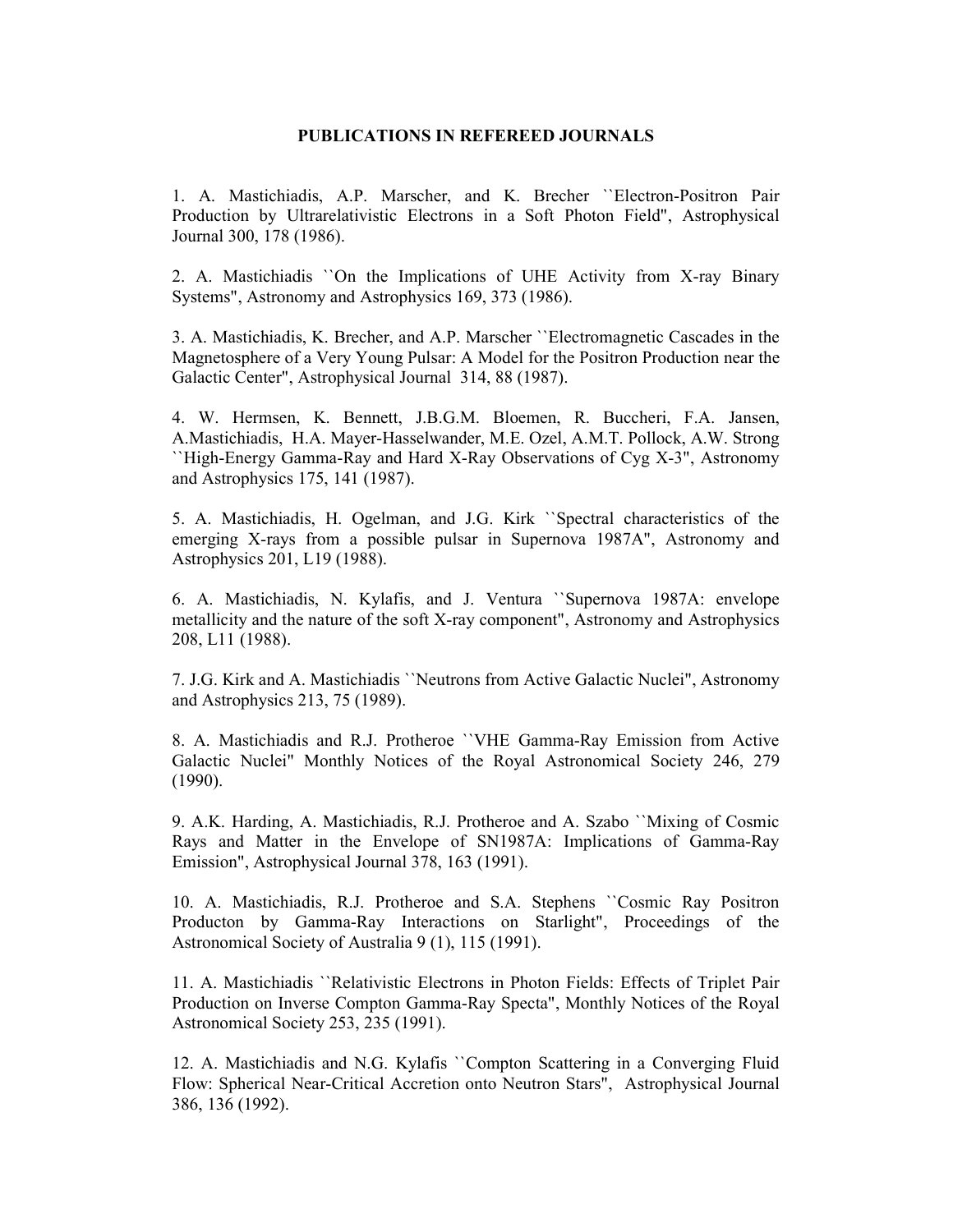13. C. D. Dermer, R. Schlickeiser and A. Mastichiadis ``High-energy gamma radiation from extragalactic radio sources", Astronomy and Astrophysics 256, L27 (1992).

14. M. Livio, A. Mastichiadis, H. \"Ogelman and J.P. Truran ``On the Role of Radioactive Decays in Powering X-rays from Novae", Astrophysical Journal 394, 217 (1992).

15. J.G. Kirk and A. Mastichiadis ``X-ray flares from runaway pair production in active galactic nuclei"  ${\sl \sl{bf 360}, 135 (1992)}$ .

16. R.J. Protheroe, A. Mastichiadis and C.D. Dermer ``Pair-Compton cascading in a spatially varying anisotropic radiation fields", Astroparticle Physics 1, 113 (1992).

17. A. Mastichiadis, R.J. Protheroe and A. P. Szabo ``The Effect of Triplet Production on Saturated Pair-Compton Cascades in Thermal Radiation", Monthly Notices of the Royal Astronomical Society 266, 910 (1994).

18. A. Mastichiadis and L. Ozernoy ``X-Rays and Gamma-Rays from SgrA\* as a Wind Accreting Black Hole", Astrophysical Journal 426, 599 (1994).

19. P.A. Johnson, A. Mastichiadis, R.J. Protheroe, T.S. Stanev and A.P. Szabo ``High Energy Gamma Rays from Cores of Active Galactic Nuclei", Journal of Physics G: Nuclear Particle Physics 20, 979 (1994).

20. L. Titarchuk and A. Mastichiadis ``Hard X-rays from NGC 4151: A Thermal Origin?"; Astrophysical Journal 433, L33 (1994).

21. A. Mastichiadis and J.G. Kirk ``Time Dependent Particle Acceleration in Active Galactic Nuclei", Astronomy and Astrophysics 295, 613 (1995).

22. A. Mastichiadis ``The Hadronic Model of Active Galactic Nuclei", Space Science Reviews 75, 317 (1996).

23. A. Mastichiadis ``On the high energy non-thermal emission from shell-type supernova remnants", Astronomy and Astrophysics 305, L53 (1996).

24. W. Bednarek, J.G. Kirk and A. Mastichiadis ``On the production of very high energy beamed gamma-rays in blazars'', Astronomy and Astrophysics 307, L17 (1996).

25. A. Mastichiadis and O.C. de Jager ``TeV emission from SN 1006'' Astronomy and Astrophysics 311, L5 (1996).

26. W. Bednarek, J.G. Kirk and A. Mastichiadis ``Production of gamma-rays by inverse Compton scattering in jets'', Astronomy and Astrophysics Supplement Series 120, 571 (1996).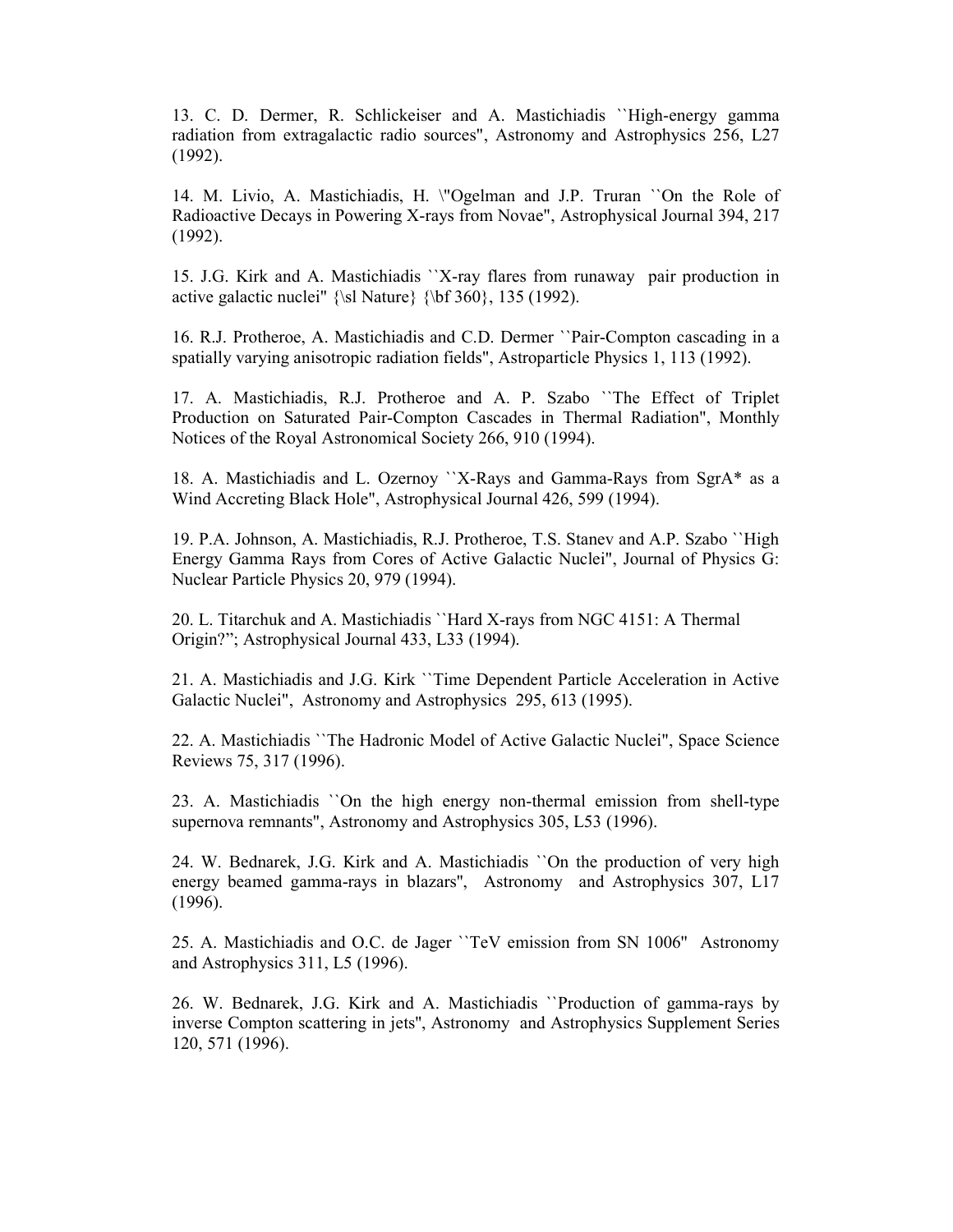27. L. Titarchuk, A. Mastichiadis and N. Kylafis ``Spherical Accretion onto neutron stars and black holes'', Astronomy and Astrophysics Supplement Series 120, 171 (1996).

28. A. Mastichiadis and J.G. Kirk ``Variability in the synchrotron self-Compton model of blazar emission'' Astronomy and Astrophysics 320, 19 (1997).

29. O.C. de Jager and A. Mastichiadis ``A relativistic bremstrahlung/inverse Compton origin for 2EG J1857+0118 associated with SNR W44'', Astrophysical Journal 482, 874 (1997).

30. L. Titarchuk, A. Mastichiadis and N. Kylafis ``Spherical Accretion X-Ray Spectral Formation in a Converging Fluid Flow: Spherical Accretion into Black Holes", Astrophysical Journal 487, 834 (1997).

31. J.G. Kirk, F.M. Rieger and A. Mastichiadis ``Particle acceleration and synchrotron emission in blazar jets'' Astronomy & Astrophysics 333, 452 (1998).

32. D. Kazanas and A. Mastichiadis ``The origin of TeV electrons in blazars'' Αstroparticle Physics 11, 41 (1999).

33. J.G Kirk and A. Mastichiadis ``Variability patterns of synchrotron and inverse Compton emission in blazars'', Αstroparticle Physics 11, 45 (1999).

34. A.K. Konopelko, J.G. Kirk, F.W. Stecker and A. Mastichiadis ``Evidence for Intergalactic Absorption in the TeV Gamma-Ray Spectrum of Markarian 501'', Astrophysical Journal 518, L13 (1999).

35. D. Kazanas and A. Mastichiadis ``Relativistic Electrons in Blazars: A Hadronic Origin?'' Astrophysical Journal 518, L17 (1999).

36. L.O'C. Drury, P. Duffy, D. Eichler and A. Mastichiadis ``On `box' models of shock acceleration and electron synchrotron spectra'', Astronomy and Astrophysics 347, 370 (1999).

37. M. Georganopoulos, J.G. Kirk and A. Mastichiadis ``The beaming pattern and spectrum radiation from inverse Compton scattering in blazars'' Astrophysical Journal 561, 111 (2001)

38. A. Akylas, I. Georganopoulos., R.G. Griffiths, I.E. Papadakis, A. Mastichiadis, R.S. Warwick, K. Nandra, and D.A. Smith "Monitoring RXTE observations of Markarian 348: the origin of the column density variations", Monthly Notices of the Royal Astronomical Society, 332, 23 (2002)

39. Α. Μastichiadis and J.G. Kirk " Models of Vaiability in Blazar Jets", Publication of the Astronomical Society of Austarlia, 19, 138 (2002)

40. D. Kazanas, M. Georgantopoulos and A. Mastichiadis "The 'Supercritical Pile' Model for Gamma-Ray Bursts: Getting the  $vF_v$  peak at 1 MeV", Astrophysical Journal Letters, 578, L15 (2002)